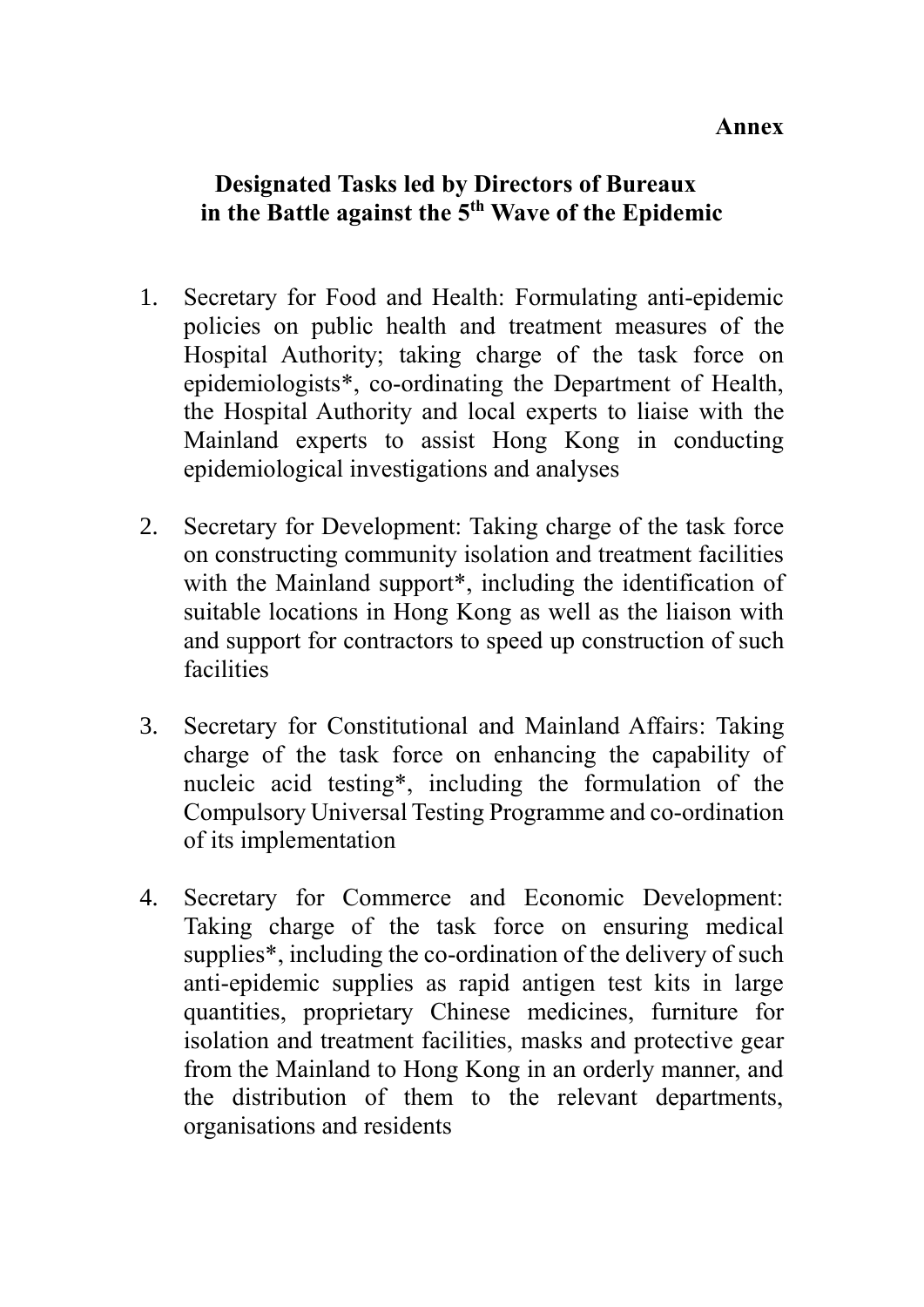- 5. Secretary for Transport and Housing: Taking charge of the task force on ensuring other supplies from the Mainland\*, including the launch of water and railway transportation to supplement cross-boundary land transport, thereby ensuring the supply of fresh food, vegetables and daily necessities to Hong Kong
- 6. Secretary for the Environment: Leading the Environmental Protection Department and the Drainage Services Department to work with The University of Hong Kong to conduct sewage surveillance in Hong Kong to precisely support anti-epidemic efforts
- 7. Secretary for Security: Managing the Contact Tracing Offices and Penny's Bay, Community Isolation Facility Hotels and facilities constructed with the Mainland support, including the co-ordination of transferring confirmed patients to the facilities concerned
- 8. Secretary for the Civil Service: Leading the COVID-19 Vaccination Programme
- 9. Secretary for Labour and Welfare: Supporting residential care homes for the elderly and those for persons with disabilities in fighting the epidemic and managing the community quarantine, isolation, treatment and holding centres designated for elderly people
- 10. Secretary for Home Affairs: Co-ordinating community participation, including the mobilisation of district organisations and volunteer teams to distribute anti-epidemic supplies to the community
- 11. Secretary for Innovation and Technology: Supporting the Government's anti-epidemic work with different technological solutions